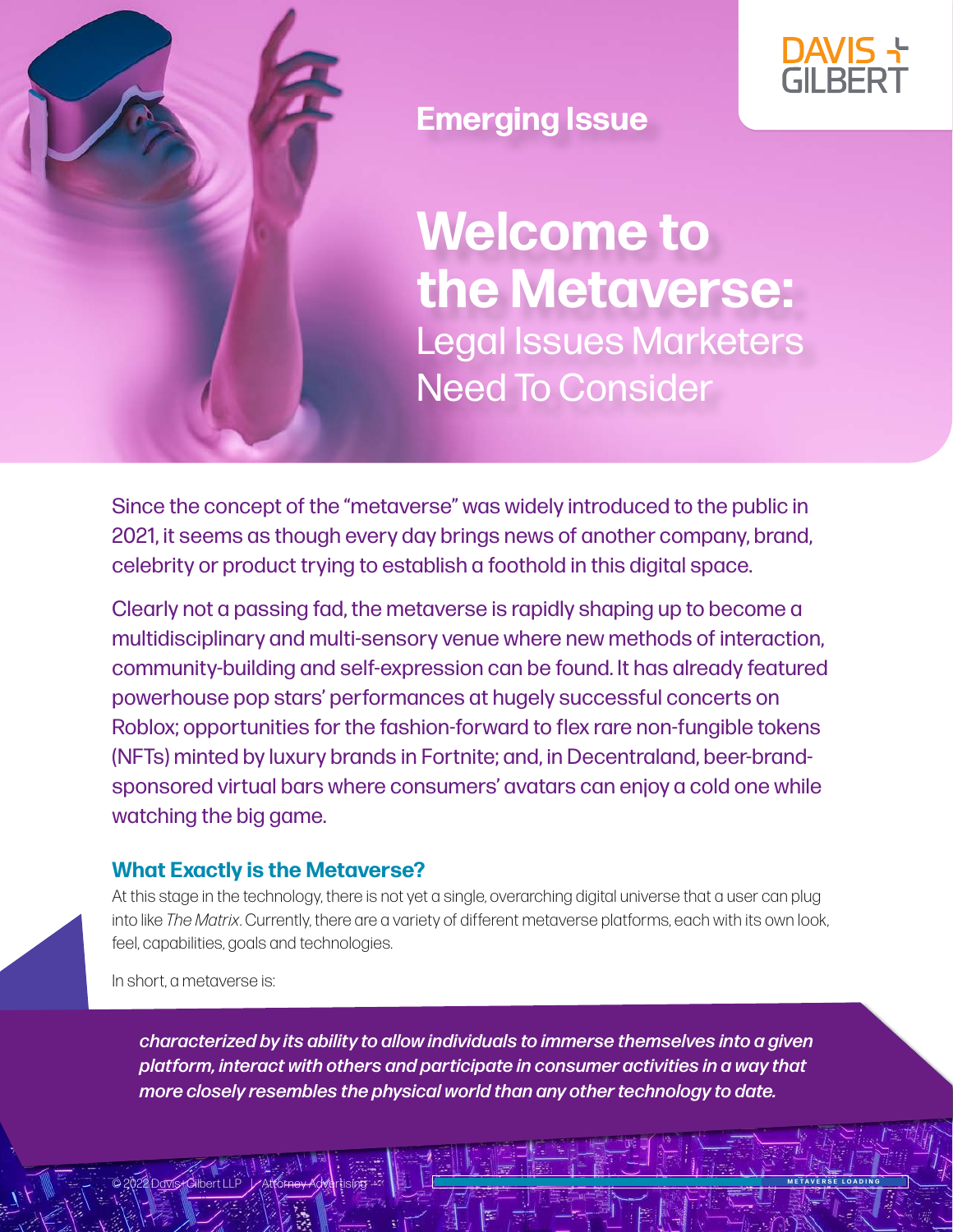The pre-metaverse digital and social media landscape is two-dimensional. Looking at flat screens, users type, click on and view pictures and words to communicate, purchase products and watch content. Conversely, in the metaverse, users are immersed in a three-dimensional platform. Instead of users sending their friends direct messages through their social media profile pages or messenger apps, users of a metaverse platform are able to actually see their friends' avatars and walk up to them to have a conversation. They can watch a live concert being performed on a stage in front of them or take a stroll to check out the digital merch booth and snack stations.

Metaverse platforms in this vein have been around for quite some time. Video games particularly massively **multiplayer online games** (**MMOGs**) and immersive role-playing games — have been operating in this manner for many years. It is not surprising, then, that some of the biggest metaverse platforms currently available are those associated with video games: **Fortnite**, **Roblox** and **Axie Infinity** are just a few.

Other companies have their own view of what the metaverse should look like, however. **Facebook**, for instance, which brought the term "metaverse" into the mainstream as part of its corporate rebrand as **Meta**, sees the metaverse as an immersive world utilizing virtual reality and accessible through VR headsets, where consumers can enjoy living in an entirely separate sphere. Put on your headset and be transported from your two-bedroom apartment to your luxury mansion by the ocean — in the metaverse. Conduct video meetings with your colleagues face-to-face in a magnificent boardroom — in the metaverse.

Still others view the metaverse as something that should be fundamentally deregulated and decentralized. These idealists envision a way for consumers, creators and everyone else to interact freely without being subject to the control of large private corporations. Platforms such as **Decentraland** espouse this view, and notably are operated by a **decentralized autonomous organization** (**DAO**) — a collective of like-minded individuals working together to achieve their shared goals, similar to a cooperative—rather than a traditional corporate entity.

Despite their differences, these metaverse platforms share some things in common in addition to their immersive nature. They function largely on **blockchain technologies**, which power many transactions that take place in the metaverse. Using **cryptocurrency**, consumers purchase **non-fungible tokens** (**NFTs**) that correlate to goods and services ranging from luxury products to fast food. Some NFTs are meant to remain solely within the metaverse (such as the digital handbag that your digital avatar carries). Others come with physical-world benefits, such as a discount coupon, offer code or trade-in token that can be used to obtain physical products that correlate to the digital item purchased in the metaverse. Many metaverse platforms — notably, **Decentraland** — also encourage the purchase and development of **digital land** that buyers can use to do things like set up a house, a virtual storefront, a restaurant or a pop-up location that can be rented out to others. If you can dream it, you can achieve it (for a price) — in the metaverse.

Until all these different platforms and experiences become interoperable and unified to the point where a person can take their assets from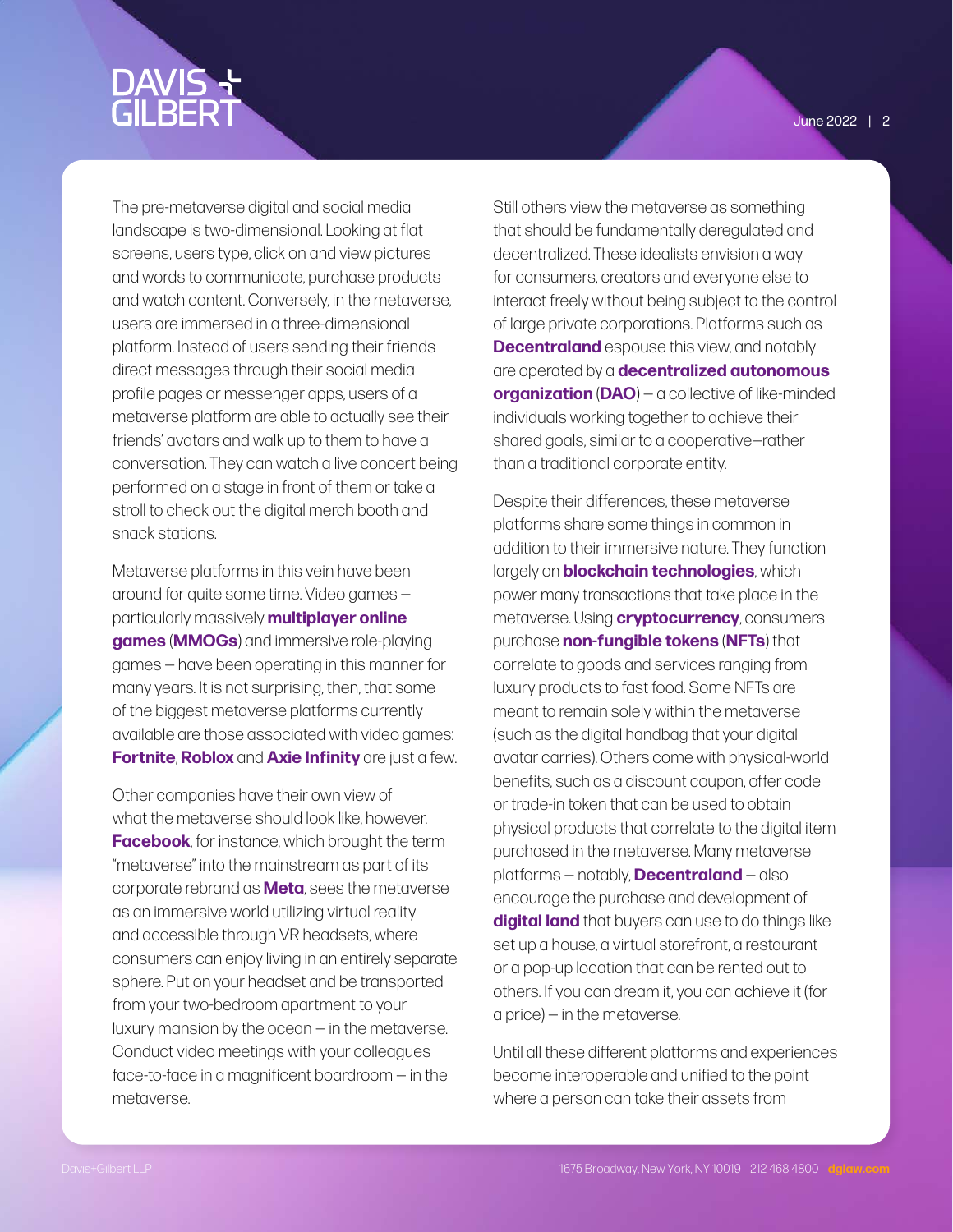# DAVIS +<br>GILBERT

Fortnite and use them in Decentraland, for example, there will be no single "Metaverse." For now, various metaverse platforms will essentially be competing to see which vision of the future resonates most with today's consumers.

### **How Did We Get Here?**

When social media emerged in the mid-aughts, it took a few years before this creator-driven digital landscape — often referred to as "**Web 2**" — was transformed into a vehicle for marketers to expand their audiences. Bloggers and YouTubers, and the brands that gave them free products and increasingly large fees in exchange for promoting the brands' products, eventually became the subject of specific legal regulations and policies intended to protect consumers from false or deceptive advertising. The Federal Trade Commission (FTC) issued its first set of regulations focused on paid endorsements by social media bloggers in 2009, only a few years after YouTube and Facebook were introduced. Despite the increased sophistication of socialmedia-promotion strategies and the growth of digital tools that strengthen paid endorsers' reach, these regulations and guidelines have served as the primary guidelines for influencer marketing ever since.

Now, at the outset of **Web 3** — conceived as an even more creator-driven regime, operating on decentralized technologies such as **blockchain** – there is another shift in the digital landscape as marketers and tastemakers find new ways to build audiences and engagement in a decentralized, open-source internet, with augmented and virtual reality weaving their way into everyday physical life.

Over the last several years, consumers have become increasingly comfortable with interactions taking place over digital and virtual platforms. Many have already used augmented reality in their daily lives by participating in the Pokemon Go craze of 2016 or using camera filters on platforms like Instagram, TikTok and Snapchat.

Marketers have long been experimenting with ways to utilize these tools to grow their audiences, communicate their brand messages, and ultimately sell products and services. As brands explore methods of achieving these goals in the metaverse, they must remain mindful of the numerous legal and practical considerations posed by this new technology. Mastering the metaverse will require brands to become adept at navigating **blockchain technology**, **cryptocurrencies**, NFTs and **virtual property**. It will also require brands to embrace the drive toward decentralization that is at the heart of **Web 3** and to understand and keep in mind the well-established principles of advertising and marketing law.

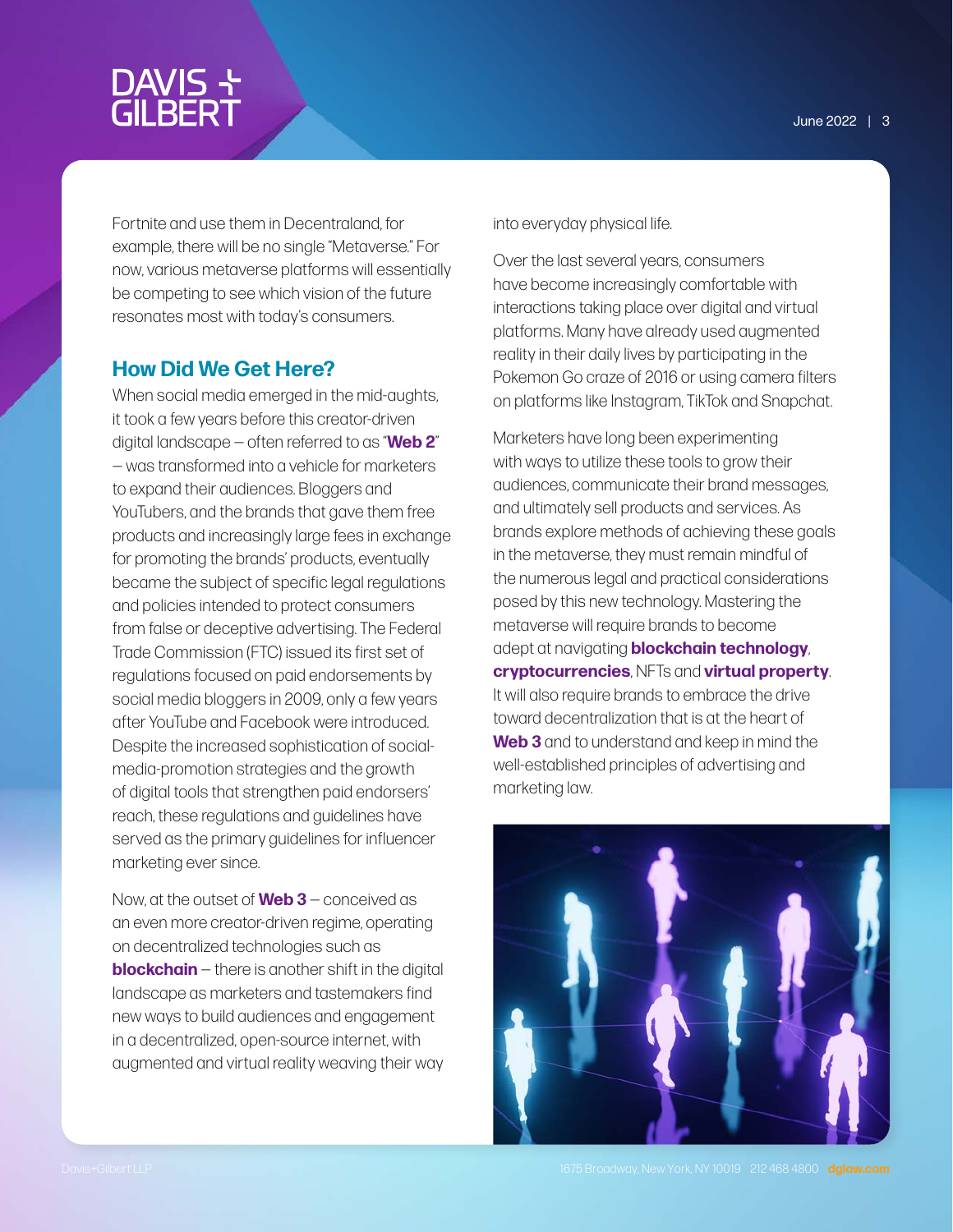# Caution Ahead >>>

### **What To Watch Out for in the Metaverse**

The activities a brand undertakes in the metaverse can implicate a host of legal issues. For example, if a brand makes **NFTs** redeemable for goods or services for a period of time or indefinitely, the contractual terms would have to be robust enough to justify the unavailability or discontinuance of that good or service in the future. The brand's counsel and marketers would have to make certain that they don't inadvertently create a type of gift card that might be subject to escheat laws or implicate state and federal gift card issues.

Eventually, courts and regulators will have to determine which jurisdiction's or country's law applies to a brand's metaverse activities, especially activities taking place on platforms that aren't located in the United States.

Finally, don't forget that the **metaverse** and **Web 3.0** are still in their early stages. There have been recent reports of **NFT auctions** overloading **bitcoin platforms** and inadvertently charging hefty transaction fees or causing the purchases to fail. Brands can't count on nascent technology to be reliable, so be prepared for the possibility of trouble occurring and a resulting public relations backlash.

But, for now, let's touch on the basic legal issues that brands and their advertisers and marketers need to keep in mind when they're considering the metaverse as a venue for promotional activity.

### **Influencers**

As the metaverse continues to develop, social media influencers will increasingly move into this new digital landscape, and their audiences will follow. The FTC's wellestablished influencer marketing rules will apply to the metaverse as well.

Down the line, as computer-generated imagery and **virtual reality technology** improve, it may become impossible to distinguish a virtual influencer from a real person. This is especially significant for children's advertising, as children are less likely to understand that someone who looks and sounds like a person might not be real.

However, the FTC has made clear that its disclosure requirements will continue to apply to virtual or digitally-created influencers that appear to be endorsers of a brand's products or services, even if such endorsers are not real people.



"The **FTC**'s well-established **influencer marketing rules** will apply to the metaverse"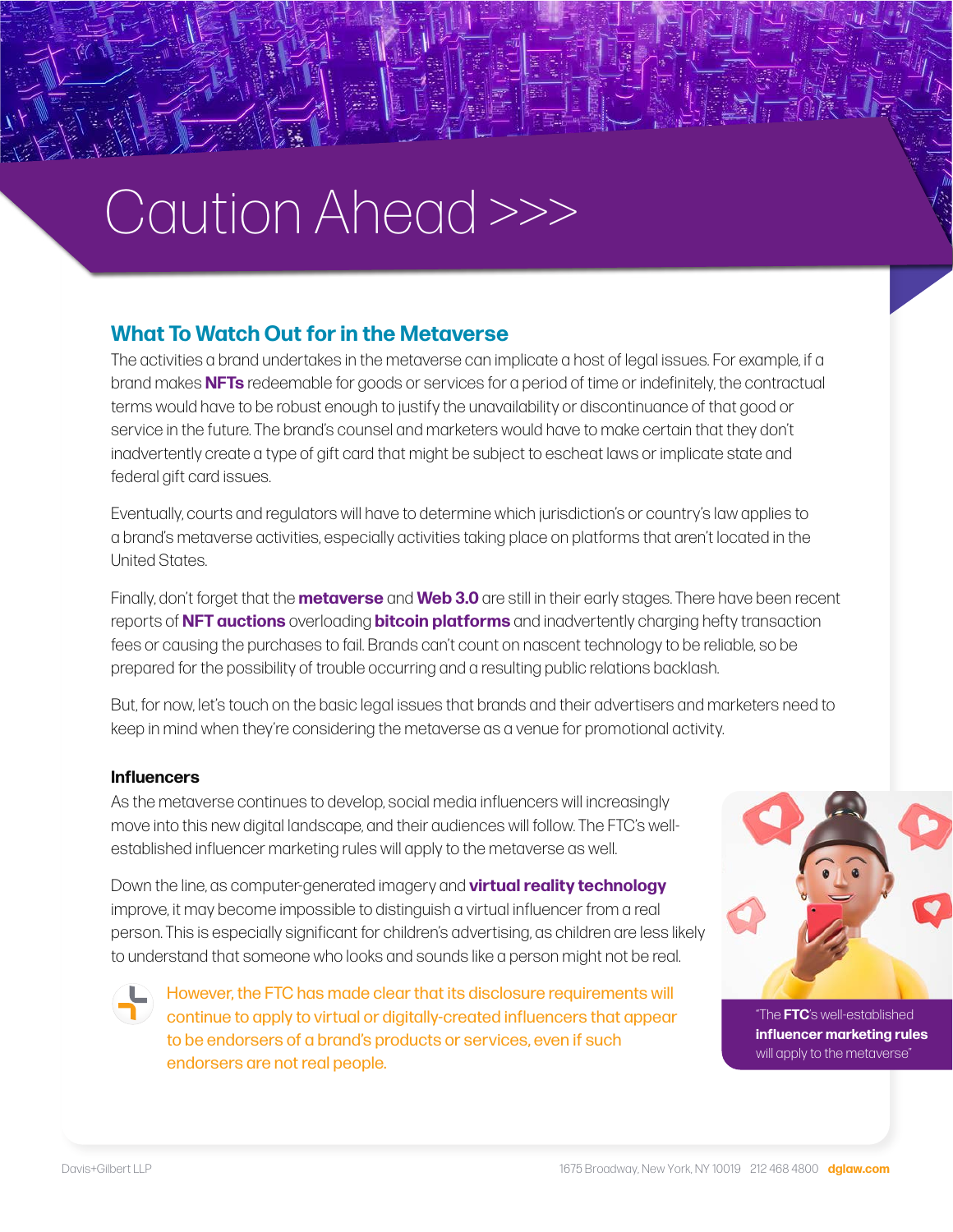# ר DAVIS<br>GILBERT

### **Talent/SAG**

The anonymity and decentralization of the metaverse will make it easier than ever to create **AI-powered avatars**, **deepfakes** and **chat-bots** that convincingly appear to be celebrities. And this is just one of many issues that the metaverse poses for performers and those who engage them. SAG-AFTRA, the union representing professional performers, has moved quickly to assert jurisdiction over this space, expressly prohibiting advertisers from using the computer-generated image or voice of a performer (i.e., **digital doubles**) to evade union obligations.



Expect ongoing battles as the production and marketing industry experiments with how to best engage with talent in the metaverse while the union remains vigilant in protecting its members.

#### **Advertising**

The law requires all advertising claims, including those in the metaverse, to be truthful and not misleading.

Advertisers can land themselves in hot water if their advertising claims are not accurate, especially when discussing a digital asset's rarity, functionality or any other aspects that might impact its value to consumers. To avoid running afoul of U. S. securities law, advertisers must also be cautious when discussing the potential monetary or investment value of a digital asset.

#### **Sponsorships**

Brands and advertisers have quickly embraced branded sponsorships and product integrations in the metaverse. From popular character integrations into video games such as **Fortnite** and **Roblox**, to sponsored **virtual concerts** and the creation of **virtual restaurants** and **storefronts**, marketers are finding an array of opportunities to establish a presence for their brands in this new frontier.



As metaverse sponsorship opportunities continue to develop and grow more complex, sponsors will face new challenges, including accurately verifying and measuring the success of sponsorship campaigns, establishing effective brand safety parameters and managing exclusivity across real world and metaverse events.

#### **Trademark**

As brand owners consider entering the metaverse, they should take steps to protect their intellectual property. The metaverse presents new and unique challenges for trademark owners.



Already, several lawsuits have been filed against NFT owners who created virtual goods mimicking iconic brands without permission. And, with brands themselves forging forward into the metaverse, there will be an increasing need for brand owners to enforce their trademark rights to prevent consumer confusion as to the source of virtual goods.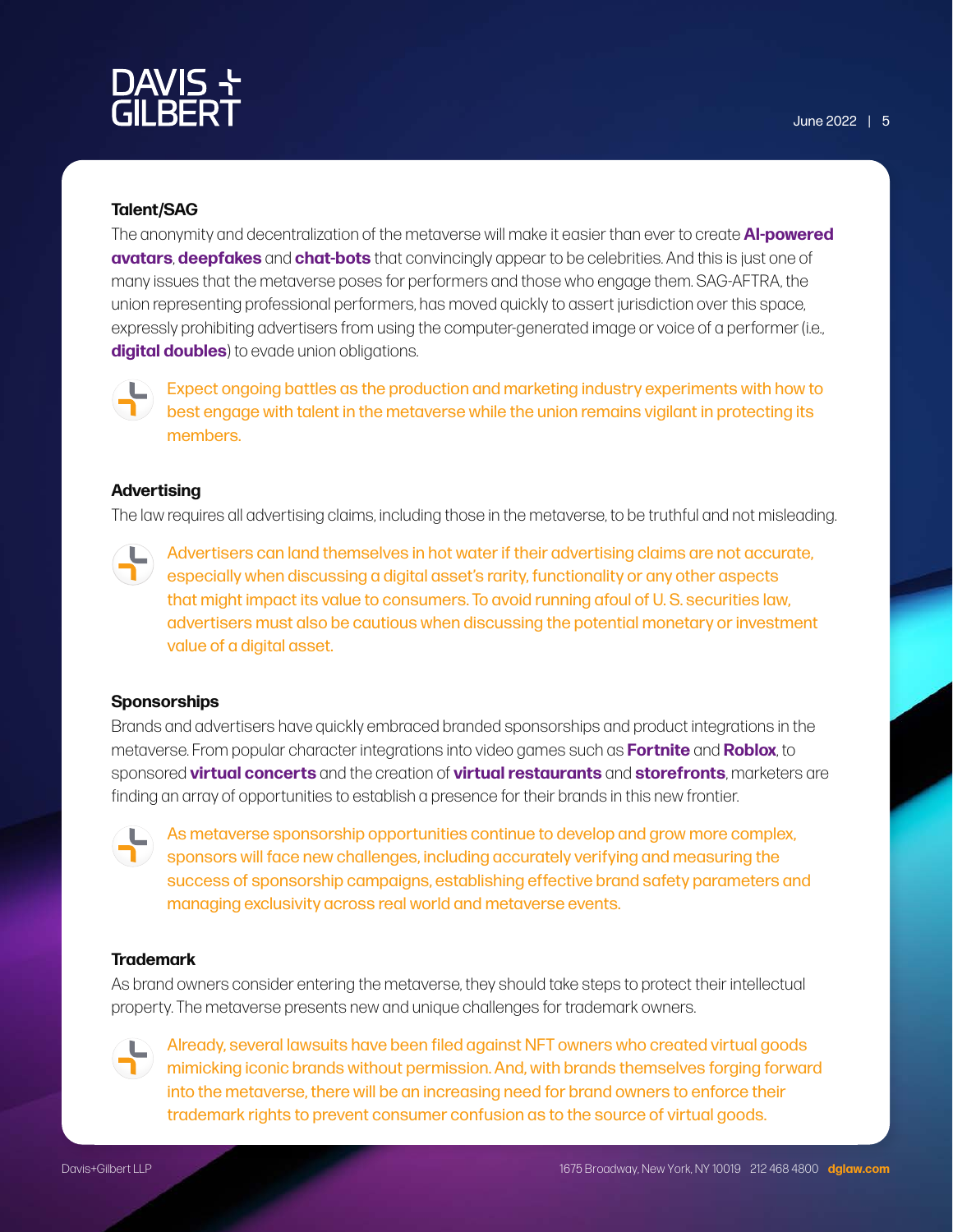## DAVIS 누<br>GILBERT

#### **NFTs and Crytpocurrency**

**NFTs**, **cryptocurrency**, and the **blockchain technology** that enables them are the backbone of many applications in the metaverse. NFTs and cryptocurrency enable users to own digital assets in a decentralized environment, creating a virtual economy that otherwise could not exist.



The creation, sale and transfer of NFTs invoke a number of new and unique legal and transactional issues. The benefit to the buyer, the allocation of revenue, and the responsibility of the parties creating the NFTs often must be documented in legal contracts or website terms and conditions (in addition to the "smart contract" or computer code that dictates how the NFT itself behaves).

#### **Sweepstakes**

Traditional sweepstakes and contests are taking on a new dimension in the metaverse. Interactive and virtual reality promotions are offering new and complex prizes, from **NFTs** and other **digital avatars** to **cryptocurrency**.



Nuanced entry-method and valuation issues must now be considered when applying the existing legal frameworks for sweepstakes and contests to these emerging promotions.

#### **Charitable Solicitations**

The metaverse provides marketers with exciting new opportunities to appeal to consumers about charitable causes by executing experiences ranging from massive interactive live events to virtual auctions.



 $\Box$  Marketers must think through complex disclosure and registration issues when working with charities or conducting fundraising activities in a fluid and interactive environment.

#### **Privacy**

Privacy laws are rapidly expanding in the United States. However, their applicability to the metaverse is still being analyzed. These privacy laws often focus on a business or data controller's obligation to disclose certain information to users and to grant users access to their data.



When operating in a decentralized environment such as the metaverse, it becomes challenging to determine who is obligated to fulfill these privacy requirements. That reality is not likely to keep regulators at bay for long.